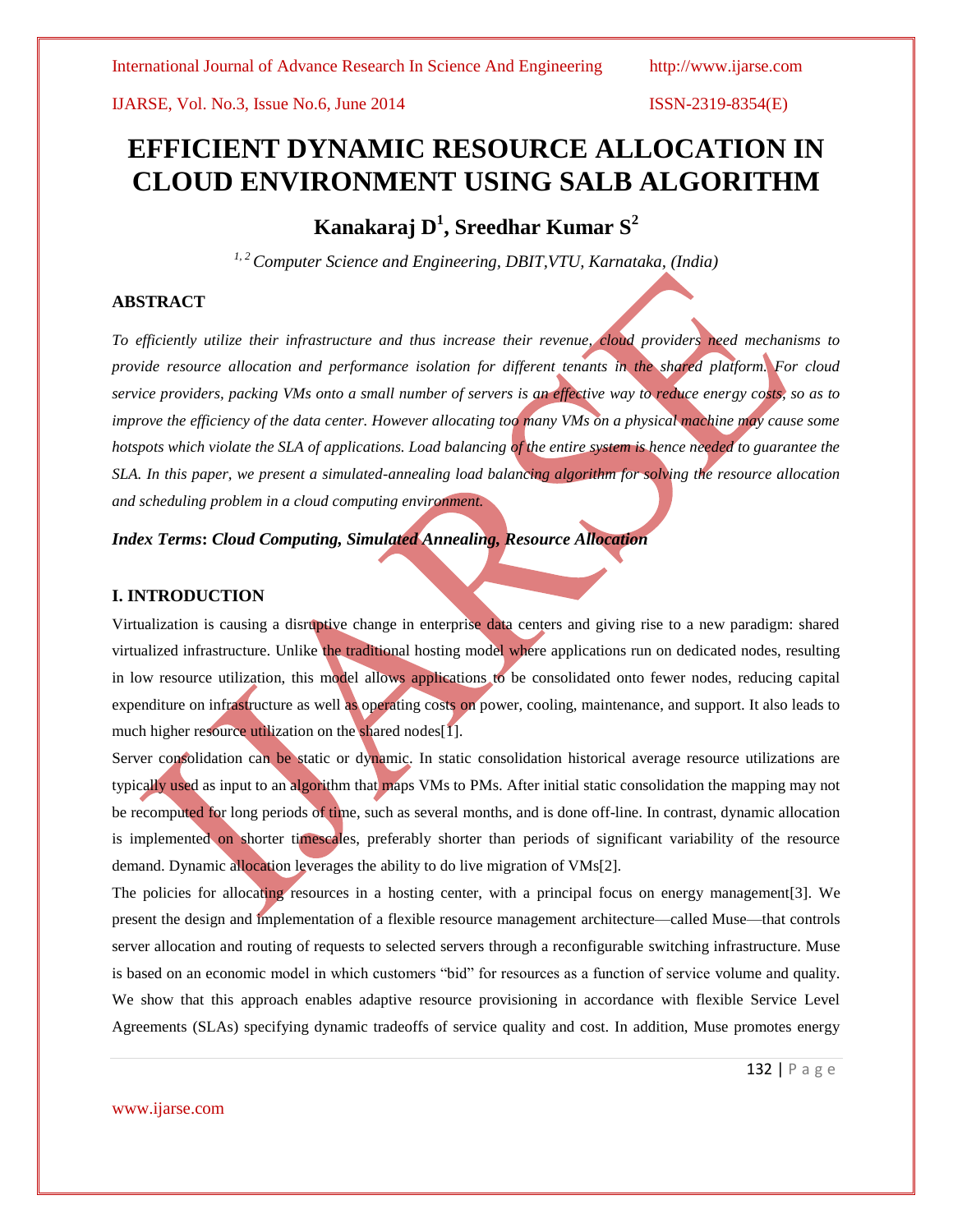efficiency of Internet server clusters by balancing the cost of resources (e.g., energy) against the benefit realized by employing them. We show how this energy-conscious provisioning allows the center to automatically adjust onpower capacity to scale with load, yielding a significant energy savings for typical Internet service workloads.

Virtual machine monitors (VMMs) like Xen provide a mechanism for mapping virtual machines (VMs) to physical resources [3]. This mapping is largely hidden from the cloud users. VM live migration technology makes it possible to change the mapping between VMs and PMs while applications are running [5], [6]. However, a policy issue remains as how to decide the mapping adaptively so that the resource demands of VMs are met while the number of PMs used is minimized. This is challenging when the resource needs of VMs are heterogeneous due to the diverse set of applications they run and vary with time as the workloads grow and shrink. The capacity of PMs can also be heterogeneous because multiple generations of hardware coexist in a data center.

In this paper, we propose a Simulated Annealing Load Balancing (SALB) algorithm to find the optimal resource allocation in cloud computing systems. It minimizes the standard deviation of the hosts' load and balance the entire system load. The authors in [7] proposed a VM allocation strategy on load balancing of VM resources applying a genetic algorithm, which considers the VM to be deployed one by one. This approach may fall into a local optimal solution. Instead, we consider the VM allocation based on the whole system state. We use the CloudSim toolkit to simulate this new scheduling strategy[9], [8]. In the experiments we consider the Round Robin scheduling strategy and basic Simulated Annealing algorithm and compare them with the SALB algorithm. The experiment results show that the proposed SALB algorithm can achieve a better system balanced load.

# **II.PROPOSED WORK**

Load balancing problem has been an important topic in the management of data centers of cloud computing. It aims to guarantee that each computing resource is distributed effectively, ultimately to improve resource utilization.

# **2.1 The Traditional Method**

Cloud computing is developed based on the technology of centralized management of distributed resources through virtualization. In traditional computing environments a range of static, dynamic and mixed load-balancing resource allocation algorithms are proposed. In static scheduling, ISH[11], MCP[12] and ETF[13] based on BNP are appropriate for small distributed environments, and in those environments the communication cost is ignorabled. MH[14] and DSL[15] algorithms based on APN are suitable for large distributed environment because they take the communication delay and execution time into account. In dynamic scheduling, some methods ensure the load balancing through self-adapting and intelligent distribution of tasks. In mixed scheduling, equal distribution of allocated computing task and the communication cost of computing nodes are emphasized. It achieves balanced scheduling according to the computational capability of each node. In addition, other scheduling methods are also considerate such as autonomic scheduling, central scheduling and agent negotiated scheduling.

www.ijarse.com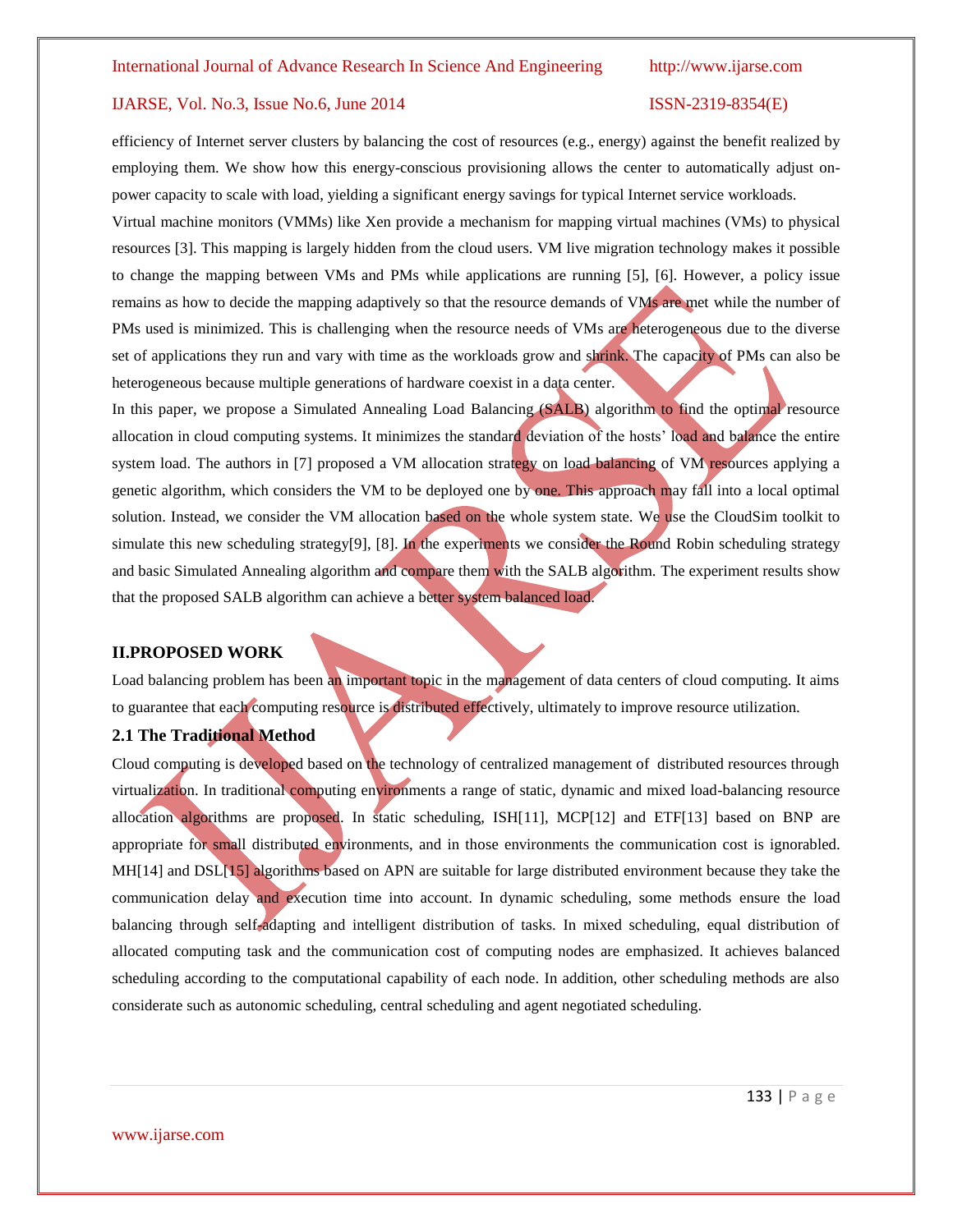# **2.2 Load Balancing In Cloud Environment**

An important characteristic for resource scheduling in the cloud computing environment is its target, that is, VM resources are scheduled so the granularity is extraordinarily large and the communication data is also large. Currently, research on load balancing in the data centers is mainly based on live migration of virtual machines[10]. Sandpiper[16] considered dynamic monitoring and hotspot exploring on the utilitiation of system's CPU, memory resources and network bandwidth. Based on the white-box and black-box strategies, a resourcemonitoring method was also proposed. The system focuses on how to define the hotspots and how to deal with the hotspots when they occur. It uses the VM migration method to realize the remapping of resources to achieve load balancing. VMware's Distributed Resource Scheduler (DRS) [13] makes use of dynamic migration to realize automated load balancing as the respond to the changes of CPU and memory. VMware DRS also uses a userspace application to monitor memory usage which is similar to Sandpiper's gray-box monitor. However it cannot use application logs to respond directly to potential SLA violations. With the dramatic change of workload in VMs, VMware DRS will remap VMs between physical servers and migrate VMs among physical servers through VMware and VMotion. Many meta-heuristic algorithms have also been proposed to schedule cloud resources [17], [18]. The authors in [7] proposed a scheduling strategy according to historical data and the current state of the system. It computes in advance the influence it will have on the system after the deployment of the needed VM resources and then chooses the least-affective solution.

# **III. PROBLEM DESCRIPTION**

In Figure 1, we show a typical virtualized IT environment consisting of a set of physical machines and virtual machines. Each physical server can host one or more VMs and each VM implements one application. Let  $J = \{1,$ 2,….m} denote the

set of physical machines in the system and  $I = \{1, 2,...,n\}$  the set of VMs needed to be deployed. In order to simplify the presentation, we assume the physical server environment is homogeneous, i.e., all physical machines have the same capacity c. We assume the whole capacity of physical servers is enough to hold all the VMs.

Through resource monitoring modules we can collect the resource utilization of the VMs. Each VMs<sub>i</sub> (i $\epsilon$  I) has a workload  $V_i$ . We use binary variables  $x_{ij}$  to indicate the deployment of VMs:



**Figure 1. A Typical Virtualized I/T Environment**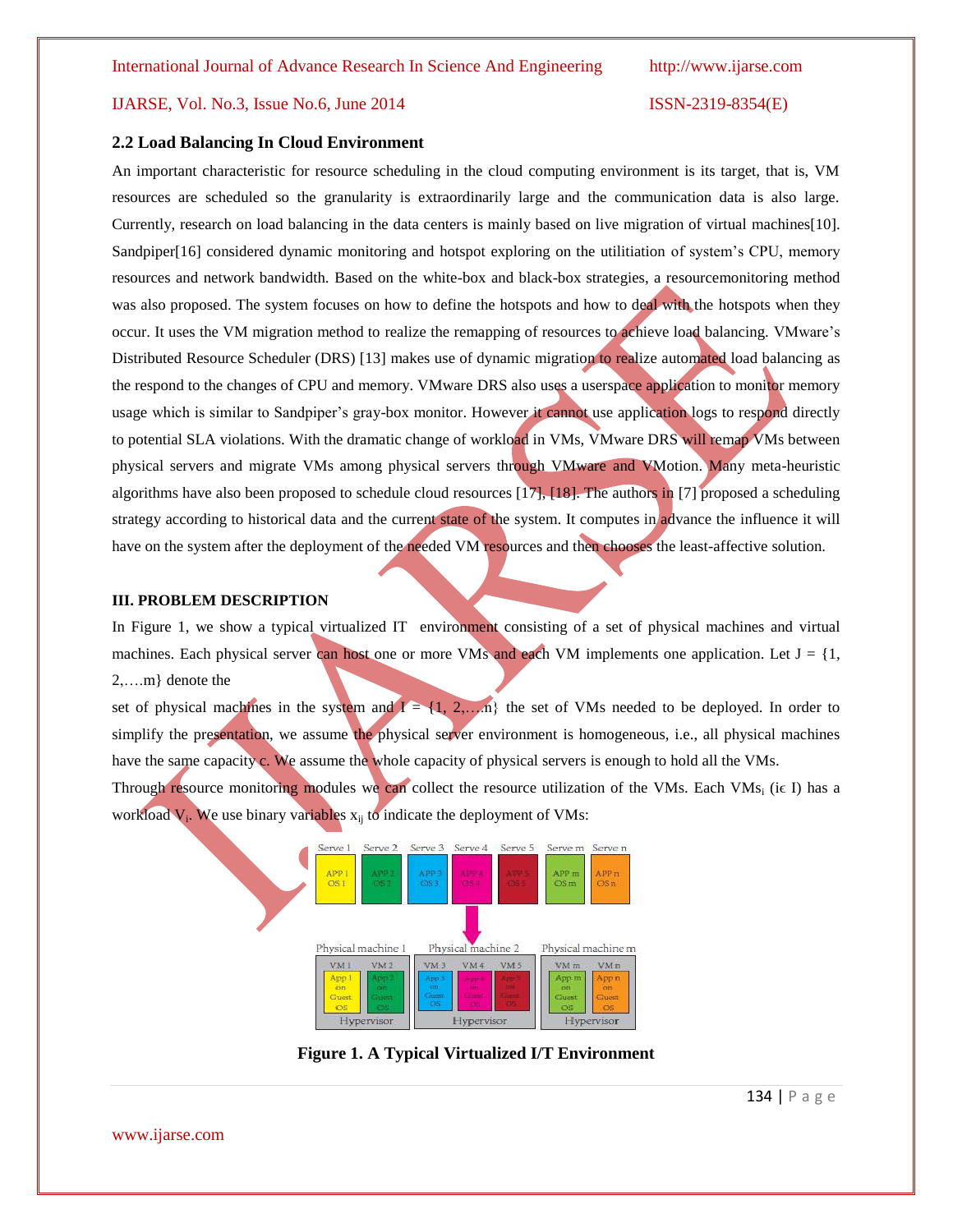IJARSE, Vol. No.3, Issue No.6, June 2014

www.ijarse.com

$$
x_{ij} = \begin{cases} 1, & \text{the } i^{in}VM \text{ deployed on } j^{in} \text{ Physical Machine} (PM) \\ 0, & \text{otherwise} \end{cases}
$$

Then the workload of a physical machine can be acquired by adding the loads of the VMs running on it. Let Pj be the load of physical machine  $j \in J$ :

$$
P_j = \sum_{i=1}^m V_i \cdot x_{ij}
$$

To aviod the SLA violation, we should keep the workload balanced among the physical machines. We use the amount of available resource on each physical machine as the load balancing metric. Let  $r_i$  be the residual capacity of physical machine  $j \in J$ , r be the average of the residual capacities of all physical machines :

$$
r_j = c - P_j, \ \bar{r} = \frac{1}{m} \sum_{j=1}^{m} r_j
$$

Let  $\sigma(s)$  be the standard deviation of the residual capacity in each physial machine:

$$
\sigma(s) = \sqrt{\tfrac{1}{m}\sum\limits_{j=1}^m(r_j-\bar{r})^2}
$$

where s denotes the mapping solutions.

The object is to find the best mapping solution s so as to achieve the best system load balancing. Then the model can be describ ed as follows:

min 
$$
C(s) = \sqrt{\frac{1}{m} \sum_{j=1}^{m} (r_j - \bar{r})^2}
$$
  
s.t.  $\sum_{j=1}^{m} x_{ij} = 1$  (1)  
 $P_j = \sum_{i=1}^{m} V_i \cdot x_{ij} \le c$  (2)  
 $r_j = c - P_j, \quad \bar{r} = \frac{1}{m} \sum_{j=1}^{m} r_j$  (3)  
 $x_{ij} \in \{0, 1\}, \quad y_i \in \{0, 1\}$  (4)  
 $i \in I, \quad j \in J$  (5)

Here  $C(s)$  is the objective function, constraint (1) means each VMs can be deployed on only a physical machines, and constraint (2) denotes the workload of a physical machine cannot exceed its capacity.

# **IV. A SIMULATED ANNEALING SCHEDULING STRATEGY**

135 | P a g e The simulated annealing technique (SA) was initially proposed to solve the hard combinatorial optimization problems through controlled randomization by simulating the temperature falling procedure of particular systems in thermodynamics. It is a technique to find a better solution for an optimization problem by trying random variations of the current solution. The main feature is that a worse variation may be accepted as a new solution with a

$$
ISSN-2319-8354(E)
$$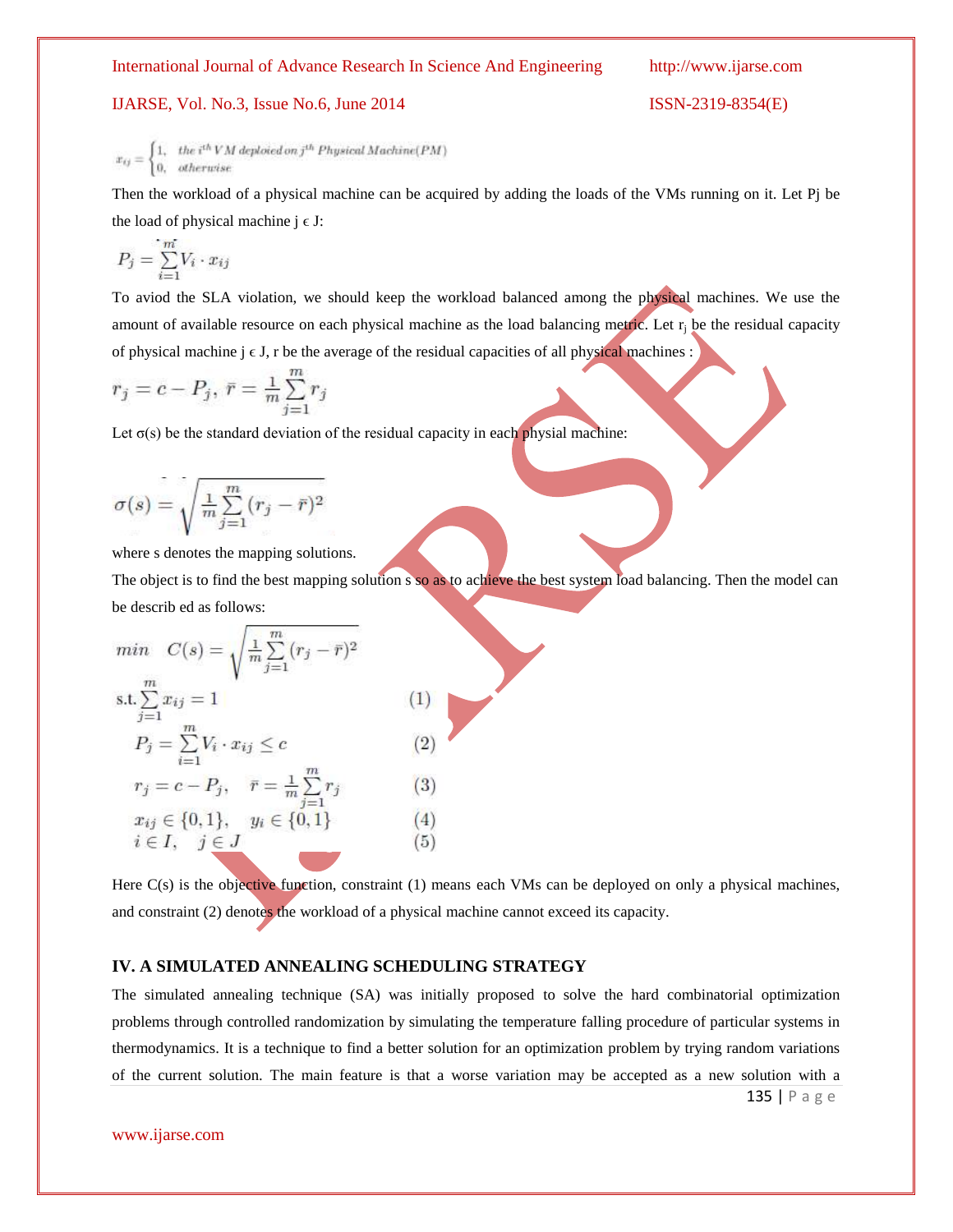### IJARSE, Vol. No.3, Issue No.6, June 2014 ISSN-2319-8354(E)

probability, which results in the SA's major advantage over other searching methods, that is, the ability to avoid becoming trapped at local minima. Theoretically SA is able to find the global optimal solution with probability equal to 1.

In the basic simulated annealing algorithm, an initial solution is always selected from the variation range of each of the parameters at random. But in this work we obtain the initial solution  $s_0$  as follows: first we maintain a list of all the VMs in descending order according to their loads, allocating them to the physical servers in sequence. Then, we map the first virtual machine in the list which has the most workload to a physical machine which has the most residual capacity, and repeat this process for the next virtual machine until all the VMs have been allocated to a physical server. At last, we obtain an initial solution s0 as an input of the simulated annealing load balancing algorithm. Through this initial allocation, we can get a relatively good feasible initial solution, the standard deviation of the residual capacity in each physical machine  $\sigma(s_0)$  will not be too large. A feasible neighboring solution is generated from the neighboring function when migrating a virtual machine. On the current solution s, we select the VM with the highest resource utilization from the physical machine with the least residual capacity, move it to a physical machine which has the most capacity, to balance the workload among physical machines. Then we get the new solution  $s_0$  from s. In order to reduce the amount of calculation, we maintain a list of all the physical machines in ascending order according to their residual capacities. As the result, each time when we migrate a VM from the first physical machine on the list to the last physical machine. After moving the VM, the residual capacity is recalculated and the list is re-ordered.

The detailed steps of the load-balancing simulated annealing algorithm can be described as following:



# **V.EXPERIMENTAL RESULTS**

We compared the proposed SALB algorithm with the Round Robin (RR) and the basic Simulated Annealing [1]. The RR algorithm allocates VMs to the host one by one, for example the first VM is allocated to the first host, the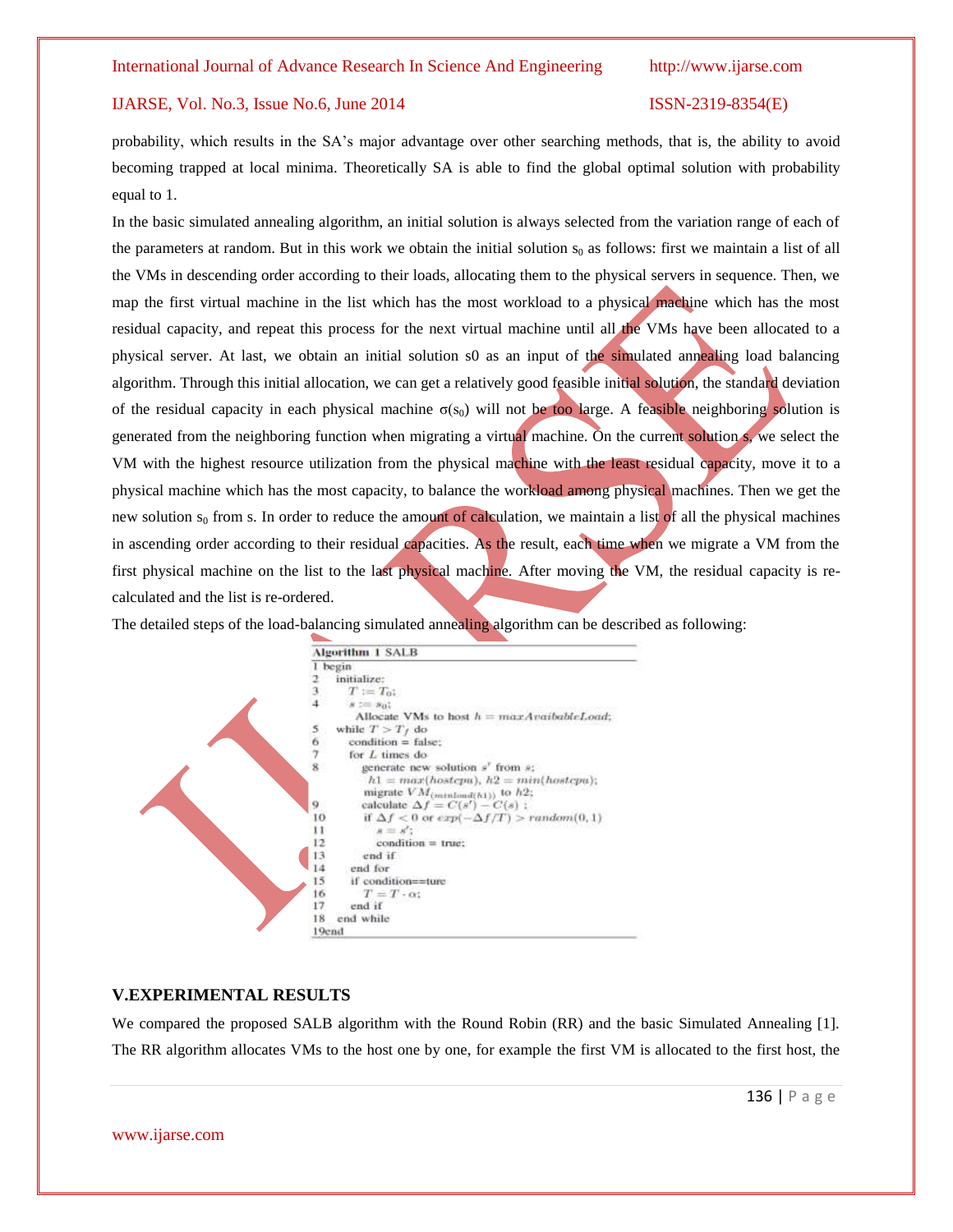second VM is allocated to the second host, the third VM is allocated to the third host and so on. If the host is the last, then the next VM will allocated to the first host circularly. The basic SA algorithm gains the initial solution randomly and stochastically generates the new solution. The SALB algorithm chooses optimal resources to perform tasks according to system status and the size of the given task in the Cloud environment. In the following experiments, we compared the average standard deviation (SD) of the host load of the RR, the basic SA and SALB algorithm with different tasks (represented by cloudlets). And the average utilization of the system of each algorithm is showed in the following experiments.



**Figure 2. Number of physical machines vs virtual machines using SALB algorithm**

Fig. 3 which shows that the average numbers of APMs remain essentially the same with or without load prediction (the difference is less than 1 percent). This is appealing because significant overload protection can be achieved without sacrificing resources efficiency. As the number of virtual machines increases the number of physical machines also increases which decreases the efficiency of cloud system.



**Figure 3. Number of physical machines vs virtual machines using skewness algorithm**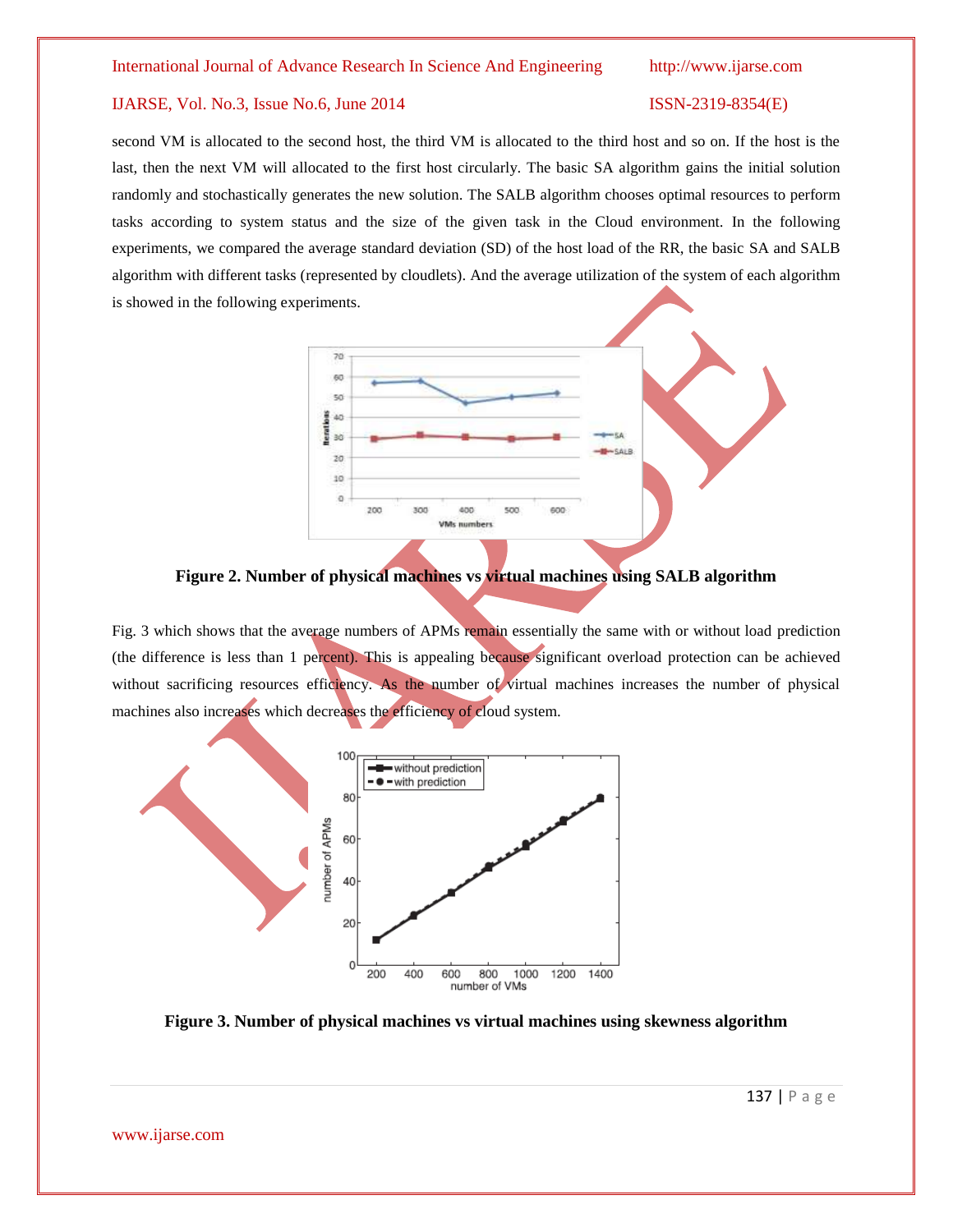IJARSE, Vol. No.3, Issue No.6, June 2014 ISSN-2319-8354(E)

### **VI. CONCLUSION**

In this paper we proposed the Simulated Annealing Load Balancing (SALB) algorithm for solving the resource allocation and scheduling problem in a cloud computing environment. We evaluated it on the CloudSim environment, compared it with basic SA algorithm and skewness algorithm. By comparing both graphs we can ensure that number of active physical machines increases as number of VMs increases in case of skewness algorithm, but number of active PMs remain stable with increase in number of VMs in case of SALB algorithm. The experiment result demonstrates that the SALB can balance the load in the Cloud system effectively. In the future, we will take the multi-dimensional resource (such as memory, disk space, network bandwidth etc) into account, instead of only considering the CPU utility as the balance objective.

### **REFERENCES**

[1] P. Padala, K.-Y. Hou, K.G. Shin, X. Zhu, M. Uysal, Z. Wang, S. Singhal, and A. Merchant, "Automated Control of Multiple Virtualized Resources,‖ Proc. ACM European conf. Computer Systems (EuroSys '09), 2009.

[2] N. Bobroff, A. Kochut, and K. Beaty, "Dynamic Placement of Virtual Machines for Managing SLA Violations," Proc. IFIP/IEEE Int'l Symp. Integrated Network Management (IM '07), 2007.

[3] J.S. Chase, D.C. Anderson, P.N. Thakar, A.M. Vahdat, and R.P. Doyle, "Managing Energy and Server Resources in Hosting Centers," Proc. ACM Symp. Operating System Principles (SOSP '01), Oct. 2001.

[4] P. Barham, B. Dragovic, K. Fraser, S. Hand, T. Harris, A. Ho, R. Neugebauer, I. Pratt, and A. Warfield, "Xen and the Art of Virtualization," Proc. ACM Symp. Operating Systems Principles (SOSP '03), Oct. 2003.

[5] C. Clark, K. Fraser, S. Hand, J.G. Hansen, E. Jul, C. Limpach, I. Pratt, and A. Warfield, "Live Migration of Virtual Machines," Proc. Symp. Networked Systems Design and Implementation (NSDI '05), May 2005.

[6] M. Nelson, B.-H. Lim, and G. Hutchins, "Fast Transparent Migration for Virtual Machines," Proc. USENIX Ann. Technical Conf., 2005.

[7] Jinhua Hu, Jianhua Gu, Guofei Sun, and Tianhai Zhao. A Scheduling Strategy on Load Balancing of Virtual Machine Resources in Cloud Computing Environment. In Parallel Architectures, Algorithms and Programming (PAAP), 2010 Third International Symposium on, pages 89 –96, dec. 2010.

[8] Rodrigo N. Calheiros, Rajiv Ranjan, Anton Beloglazov, CšŠsar A. F.De Rose, and Rajkumar Buyya. CloudSim: A Toolkit for Modeling and Simulation of Cloud Computing Environments and Evaluation of Resource Provisioning Algorithms. software: Practice and Experience, 41:23–50, 2011.

[9] Rodrigo N. Calheiros, Rajiv Ranjan, César A. F. De Rose, and Rajkumar Buyya. CloudSim: A Novel Framework for Modeling and Simulation of Cloud Computing Infrastructures and Services. CoRR, abs/0903.2525, 2009.